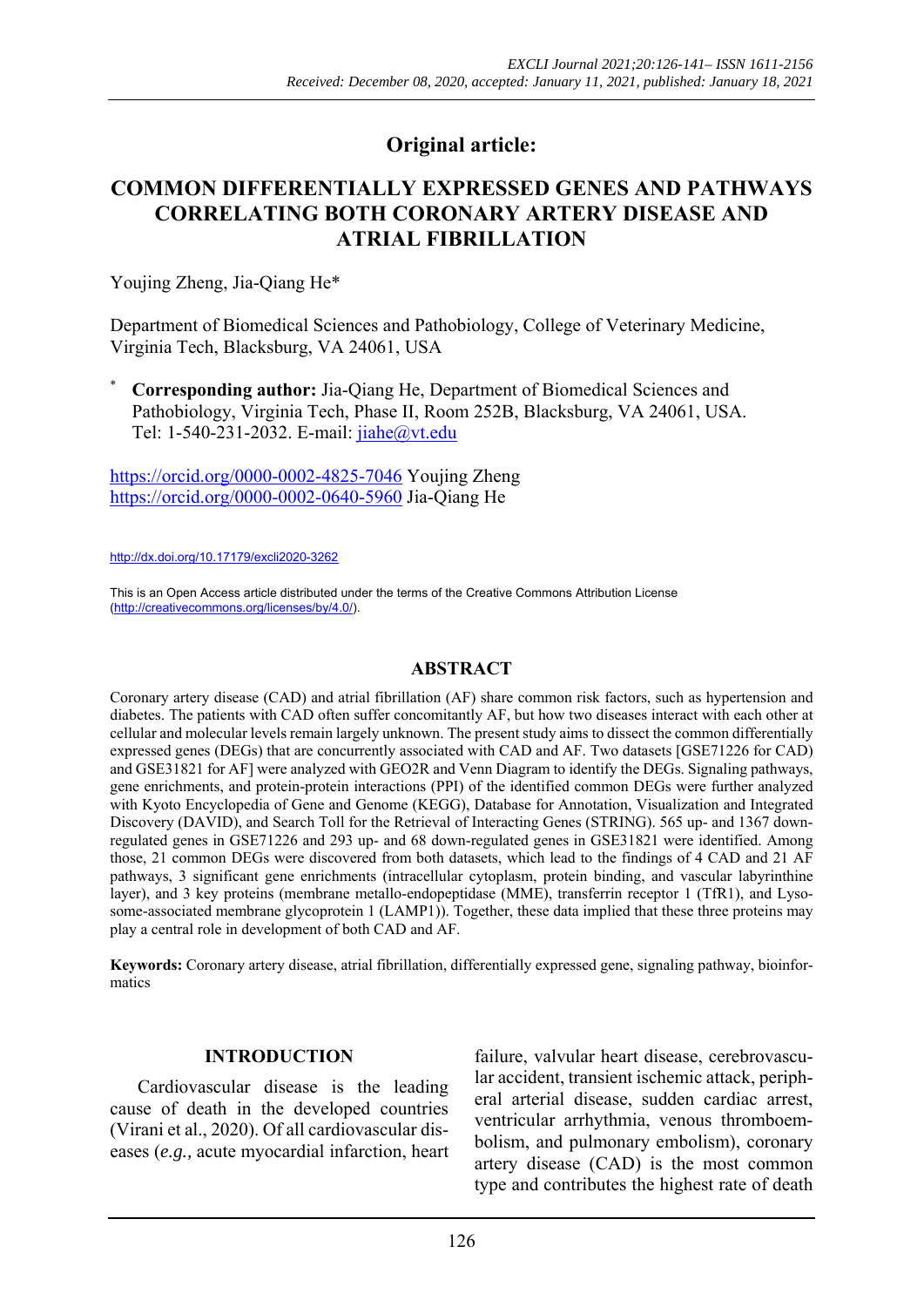(Michniewicz et al., 2018; Virani et al., 2020); whereas of all cardiac arrhythmia (*e.g.,* supraventricular tachycardia, ventricular tachycardia, sinus-node dysfunction, and heart block), atrial fibrillation (AF) is the most typical disorder, and it affects about 37.6 million individuals globally in 2017 (Go et al., 2001; Michniewicz et al., 2018; Virani et al., 2020).

Interestingly, studies found that AF is highly associated with the increased risk of many other diseases, such as CAD, stroke, heart failure, diabetes, sudden cardiac death, and mortality, especially within the aging populations (Motloch et al., 2017; Murakami et al., 2017; Virani et al., 2020). In the case of CAD, it was demonstrated that both AF and CAD share the same risk factors and impact on each other (Kristensen et al., 2020; Lieder et al., 2018; Motloch et al., 2017). A systematic review and meta-analysis of 15 cohort studies, for example, demonstrated that AF was associated with a 1.54-fold increased risk of myocardial infarction induced by CAD (Ruddox et al., 2017). Overall, about 17- 46.5 % patients with AF suffer concomitantly CAD while the patients with CAD have a low prevalence rate  $(0.2\%$  to 5%) of AF, suggesting the significant effects of AF on promoting morbidity and mortality of concomitant diseases (Michniewicz et al., 2018).

Meanwhile, the outcomes of the patients with CAD is modulated by AF; however, it's still unclear whether the presence of CAD simply increases the risk of AF or changes the impact of other risk factors (Mehta et al., 2003; Pilgrim et al., 2013). The management of AF with concomitant CAD is still a huge

clinical challenge (Gladding et al., 2020). Fully understanding the similarities in the pathogenesis of AF and CAD may reveal the mechanisms underlying both diseases and facilitate discovery of new therapy targets.

Bioinformatic analysis of gene profiles offers a novel approach to explore the underlying mechanisms of disease at the molecular level. This technique has been widely utilized in basic and clinical studies (Kumar et al., 2016), yet only limited data is reported regarding interlinkages of critical genes and signaling molecules between CAD and AF (Kertai et al., 2015). In this paper, we aimed to profile the common differentially expressed genes (DEGs) of CAD and AF by using the sequencing databases of these two diseases and identified potential pathways modulating the development of CAD and AF.

# **MATERIALS AND METHODS**

## *Data sources*

The datasets of gene of interest with sequence number GSE71226 and GSE31821 were downloaded from the Gene Expression Omnibus (GEO) database (https://www.ncbi.nlm.nih.gov/geo/). In GSE71226 microarray dataset, 3 samples from the patients with CAD and 3 samples of healthy subjects were included; while in GSE31821 dataset, 4 samples from the patients with AF and 2 samples of healthy subjects were enrolled. Both datasets were collected from GPL570 Platforms ((HG-U133 Plus 2) Affymetrix Human Genome U133 Plus 2.0 Array). The detail information is shown in Table 1.

**Table 1: Basic information of datasets used in the study** 

| Items                     | GSE71226                      | GSE31821                     |
|---------------------------|-------------------------------|------------------------------|
| <b>Platform</b>           | GPL570                        | GPL570                       |
| <b>Diseases</b>           | CAD                           | AF                           |
| <b>Research subjects</b>  | Asian                         | Caucasian                    |
| <b>Samples</b>            | Peripheral blood              | Cardiac (atrial) tissue      |
| <b>Number of subjects</b> | $6(3$ patients $+3$ controls) | $6(4$ patients + 2 controls) |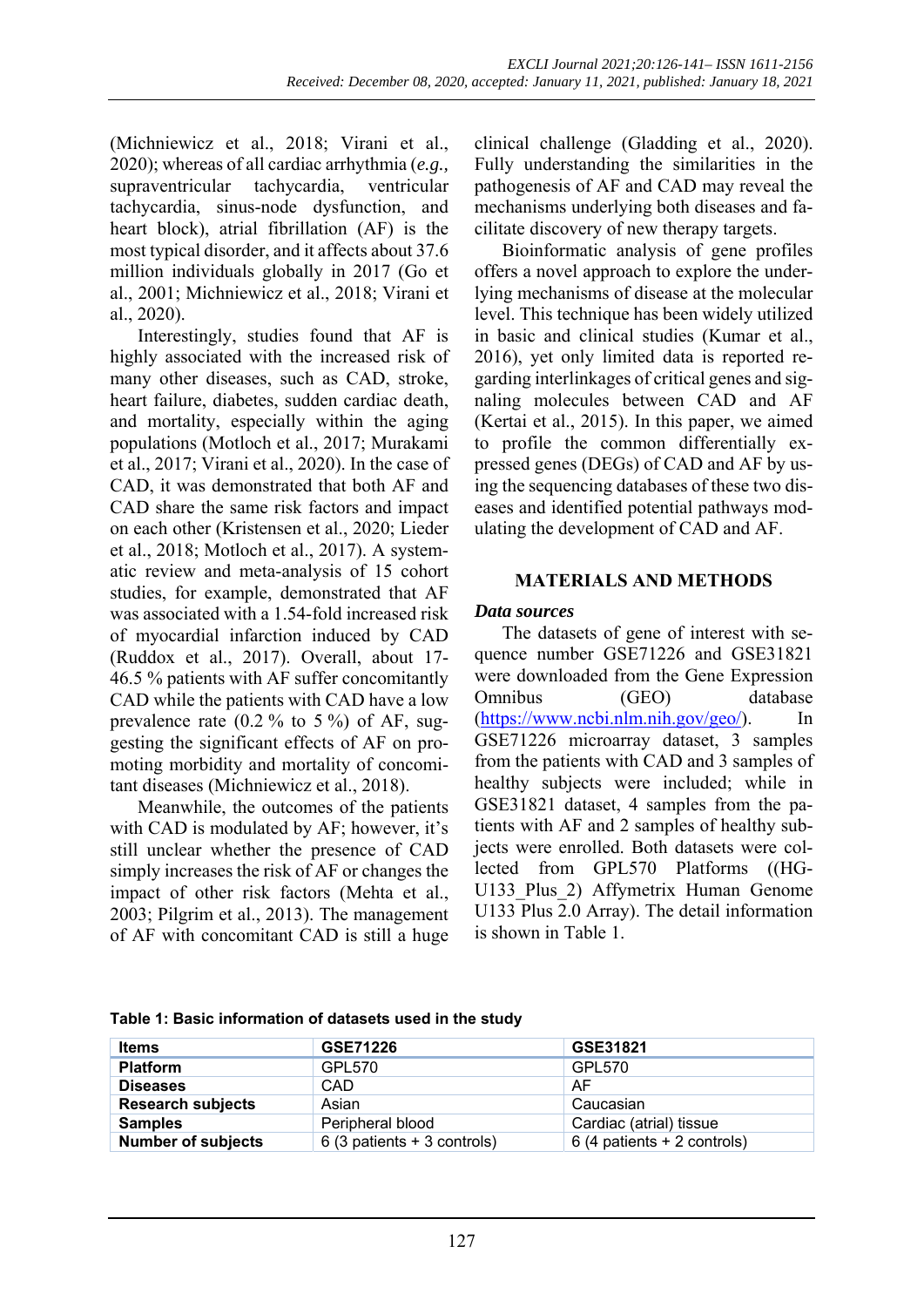# *Identifications of differentially expressed genes*

DEGs between patients and healthy subjects were identified via GEO2R online tools  $(log_2FC > 1$  or  $log_2FC < -1$ , p value <0.05) (Davis and Meltzer, 2007). The row data were then run in Venn Diagram (http://bioinformatics.psb.ugent.be/webtools/Venn/) to identify the common DEGs between 2 datasets. The DEGs with  $log_2FC < -1$  were considered as down-regulated genes, while the DEGs with  $log_2FC > 1$  were regarded as up-regulated genes. Heatmap of gene expression was made by R package ggplot2 as described previously (Aibar et al., 2015; Walter et al., 2015).

## *Gene ontology enrichment analysis*

The Gene ontology (GO) analysis has become a common way to analyze large scale genomic data (Zheng et al., 2008). Kyoto encyclopedia of genes and genomes (KEGG) (https://www.genome.jp/kegg/) is a biological genomic database that focuses on computerization of molecular linkage among genomes, gene functions, and biochemical (metabolic and regulatory) pathways of all organisms under normal and disease conditions (Ogata et al., 1999). Database for Annotation, Visualization and Integration Discovery (DA-VID) (https://david.ncifcrf.gov/) and Cystoscape software (https://cytoscape.org/) were used for the GO enrichment and KEGG pathway analysis of integrated differential genes. DAVID (v6.8) is an online bioinformatic tool that is designed to identify gene and protein functions and visualize different signaling pathways. In these analyses, bar plots were made by R package heatmap to show the ten most significant enriched GO terms (Aibar et al., 2015; Walter et al., 2015)

## *Protein-protein interaction network mapping*

The online Search Tool for the Retrieval of Interacting Genes (STRING) (https://string-db.org/) was used to analyze the protein-protein interaction (PPI) network of the DEGs as described in the previously published study (Szklarczyk et al., 2015). Since PPI is known to modulate a variety of biological process, such as cellular metabolisms, development processes, and cell-to-cell interactions, thus, it could be used to predict key protein(s) that regulate cellular specific functions or to be screened as potential therapeutic target(s) (Rao et al., 2014).

# **RESULTS**

## *Up- and down-regulated genes that were concurrently expressed in the patients with CAD and AF*

To outline the profiles of DEGs, two datasets were analyzed with GEO2R software. From GSE71226 dataset of the patients with CAD patients and healthy subjects, a total of 1932 DEGs was identified, among which 565 genes were up-regulated ( $p < 0.05$ ,  $log_2FC$ ) 1) and 1367 genes were down-regulated (*p <*  0.05,  $log_2FC < -1$ ) (Supplementary Table 2 and Figure 1). Similarly, from GSE31821 dataset of the patients with AF and healthy subjects, a total of 361 genes were extracted, among which 293 genes were up-regulated (*p*   $< 0.05$ ,  $log_2FC > 1$  and 68 genes were downregulated ( $p < 0.05$ ,  $log<sub>2</sub>FC < -1$ ) [\(Supple](https://www.excli.de/vol20/excli2020-3262_supplementary_material.zip)[mentary Table 3 a](https://www.excli.de/vol20/excli2020-3262_supplementary_material.zip)nd Figure 1), suggesting significantly differential expressions of multitudinous genes in the patients with CAD and AF.

To further determine the common DEGs that exist in both datasets, we ran two datasets on Venn Diagram and confirmed 21 common DEGs, which comprises 14 up-regulated genes ( $p < 0.05$ ,  $log_2FC > 1$ ) and 7 down-regulated genes ( $p < 0.05$ ,  $log_2FC < -1$ ) (Table 2) and Figure 1). To unveil the expression patterns of the DEGs among all groups, the top 100 DEGs were selected based on the *p*-values ( $p < 0.05$ ), and constructed as a cluster heatmap to show the cross-correlation of those genes among each individual.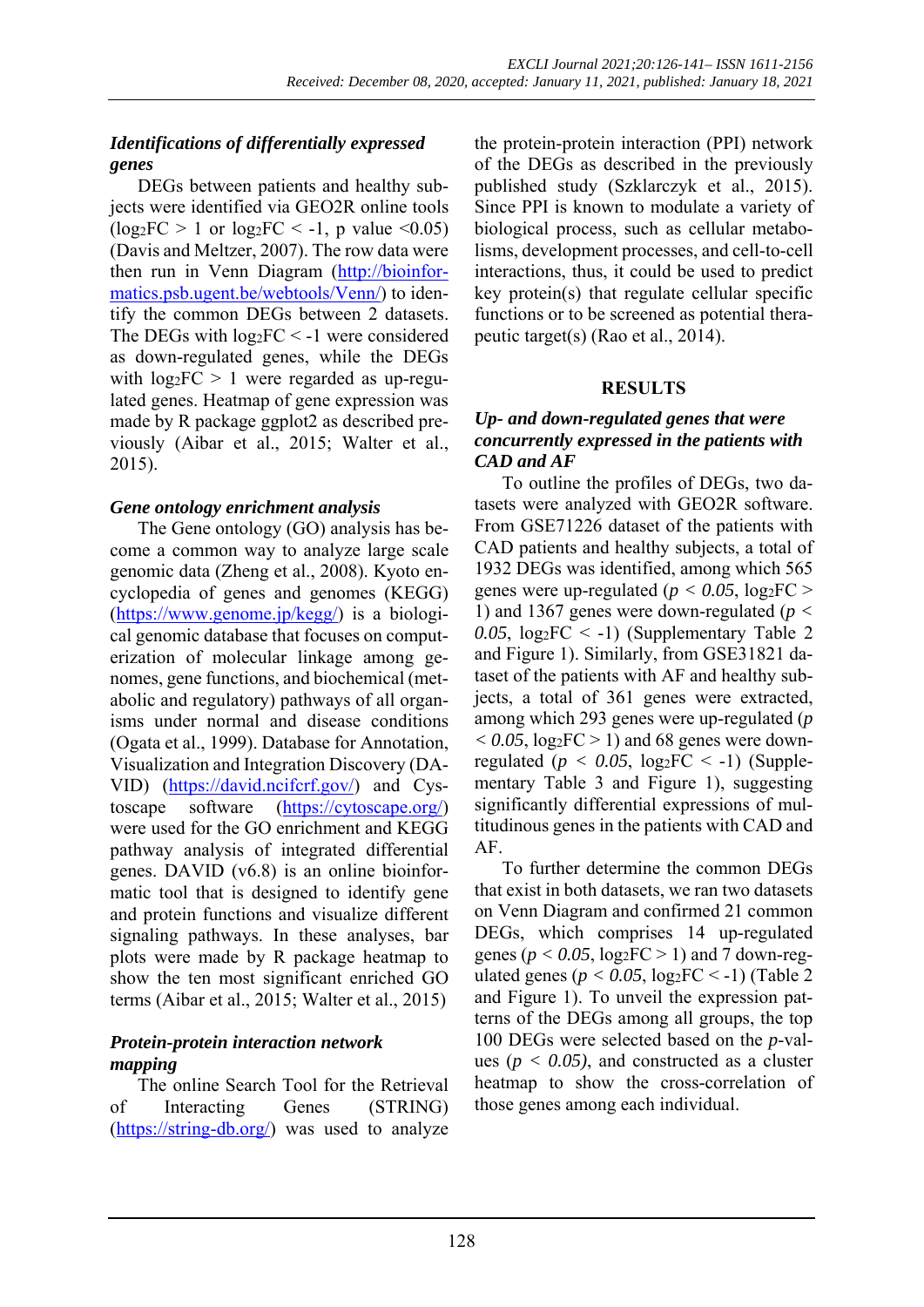| Up- or down-regulated genes |                                                                          |                  | GSE71226    | GSE31831  |               |
|-----------------------------|--------------------------------------------------------------------------|------------------|-------------|-----------|---------------|
|                             |                                                                          | Log<br><b>FC</b> | p-<br>value | Log<br>FC | $p-$<br>value |
|                             | Lysosomal associated membrane protein 1 (LAMP1)                          | 1.07             | 0.0387      | 1.24      | 0.0392        |
|                             | Polycomb group ring finger 5 (PCGF5)                                     |                  | 0.0323      | 1.26      | 0.0400        |
|                             | 3.1<br>Glutamate-ammonia ligase (GLUL)                                   |                  | 0.0406      | 1.03      | 0.0345        |
|                             | Ankyrin repeat domain 2 (ANKRD2)                                         | 1.03             | 0.0430      | 2.02      | 0.0089        |
|                             | Transducin beta like 1 X-linked receptor 1<br>(TBL1XR1)                  | 1.81             | 0.0018      | 1.41      | 0.0156        |
|                             | Membrane metalloendopeptidase (MME)                                      | 2.87             | 0.0041      | 1.08      | 0.0387        |
|                             | Transmembrane p24 trafficking protein 2 (TMED2)                          | 1.16             | 0.0192      | 1.34      | 0.0470        |
| Up-regulation (14)          | Hes related family bHLH transcription factor with<br>YRPW motif 1 (HEY1) |                  | 0.0312      | 1.23      | 0.0004        |
|                             | Rho related BTB domain containing 3 (RHOBTB3)                            | 1.51             | 0.0009      | 1.26      | 0.0086        |
|                             | Cyclin D2 (CCND2)                                                        | 1.05             | 0.0409      | 1.11      | 0.0018        |
|                             | Interleukin 13 receptor subunit alpha 1 (IL13RA1)                        | 2.87<br>1.16     | 0.0116      | 1.01      | 0.0428        |
|                             | Upstream binding transcription factor, RNA polymer-<br>ase I (UBTF)      |                  | 0.0141      | 1.05      | 0.0330        |
|                             | Transferrin receptor (TFRC)                                              | 1.38             | 0.0191      | 1.24      | 0.0463        |
|                             | Mitogen-activated protein kinase kinase kinase ki-<br>nase 5 (MAP4K5)    | 1.59             | 0.0447      | 1.04      | 0.0232        |
|                             | Leucine rich repeat neuronal 3 (LRRN3)                                   | $-1.56$          | 0.0448      | $-2.40$   | 0.0134        |
| Down-regulation (7)         | Family with sequence similarity 208-member B<br>(FAM208B)                |                  | 0.0095      | $-1.25$   | 0.0339        |
|                             | Brain expressed X-linked 2 (BEX2)                                        | $-1.96$          | 0.0342      | $-2.17$   | 0.0355        |
|                             | Vacuolar protein sorting 13 homolog D (VPS13D)                           | $-1.56$          | 0.0283      | $-1.54$   | 0.0246        |
|                             | Zinc finger protein 493 (ZNF493)                                         | $-2.25$          | 0.0006      | $-1.03$   | 0.0379        |
|                             | Zinc finger protein 302 (ZNF302)                                         | $-1.74$          | 0.0289      | $-1.27$   | 0.0326        |
|                             | Phosphatidylinositol transfer protein, cytoplasmic 1<br>(PITPNC1)        | $-1.35$          | 0.0100      | $-1.35$   | 0.0188        |

| Table 2: Twenty-one common differentially expressed genes (DEGs) identified in two datasets |  |  |  |
|---------------------------------------------------------------------------------------------|--|--|--|
|                                                                                             |  |  |  |



**Figure 1: Twenty-one common DEGs from two datasets were identified in Venn Diagram. Panel A** shows 14 up-regulated DEGs (at the center) from GSE71226 dataset (in blue) and GSE31821 (in red). **Panel B** shows 7 down-regulated genes from GSE71226 dataset (in blue) and GSE31821 (in red). DEGs: differentially expressed genes. GSExxxx: gene set enrichment #; Log2FC > 1 or < 1: fold changes in logarithms to base 2 between patients and healthy subjects are greater (up-regulated) or lower (downregulated) than 1.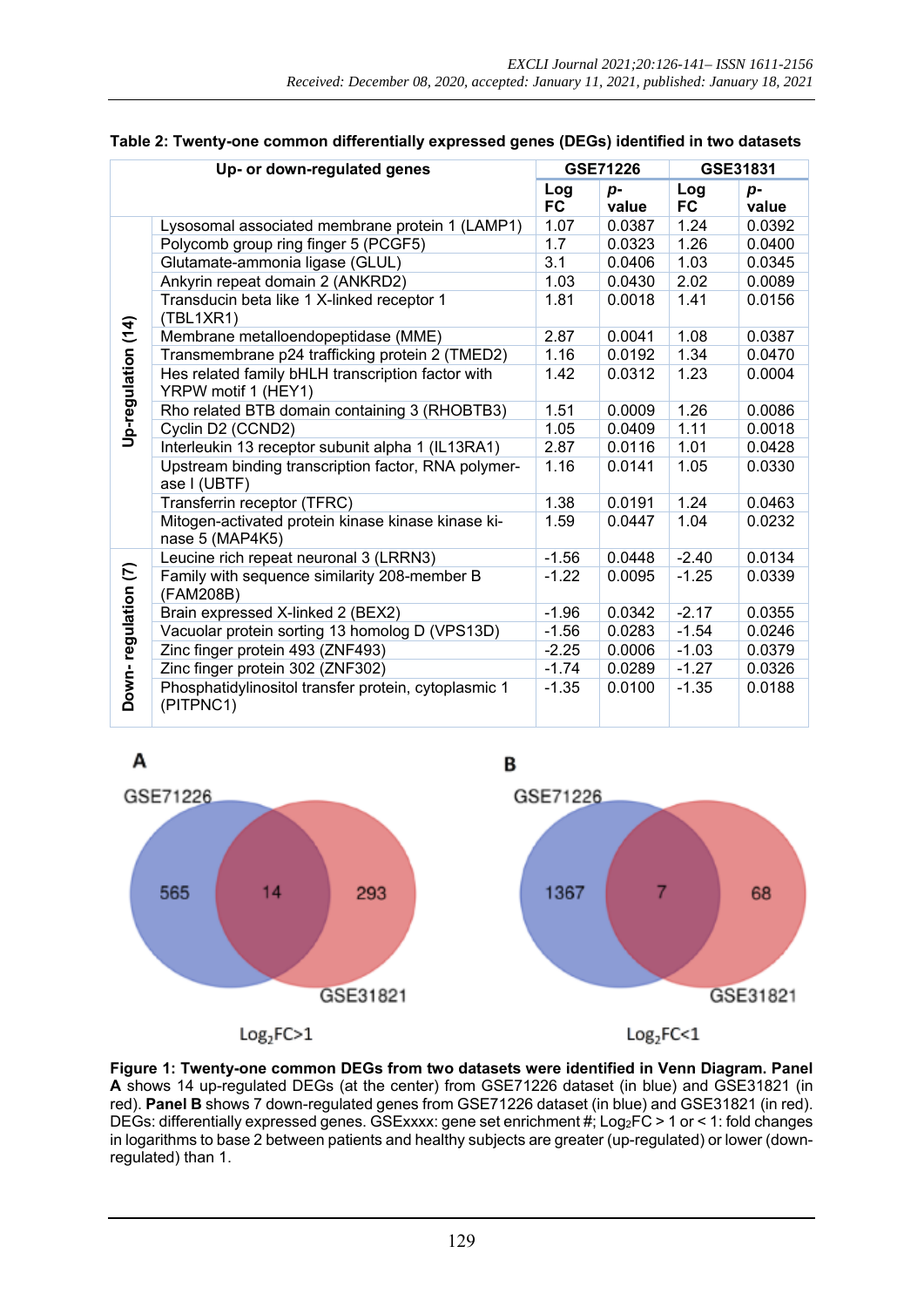As shown in Figure 2, there are significant differences of gene expression profiles between healthy subjects and patients. Overall, 5 healthy subjects from two datasets exhibited similar patterns of gene expressions except for group  $1$  (G1), 3, 5, and 9; while significant differences of expression levels were observed in all groups (G1-9) between 3 CAD patients and 4 AF patients with high expressions in G1, 2, 7 and low expressions in G3, 4, 5, 6, 8, and 9 in the patients with CAD compared to the same groups of the patients with AF. Interestingly, STX17-AS1, BAG1, GYPC, STRADB, S100A9, and HBM are the mostly expressed genes in the CAD patients while ACTA1, FHL2, FABP4, and EGR1 are the mostly expressed genes in the AF patients. The common DEGs between CAD and AF appear in G1 and 2, such as STEAP4, SLC6A8, GYPC, and STRADB. Together, these data demonstrated that majority of the DEGs expressed differently between CAD and AF, but a small group of genes expressed concurrently.

## *Variable and common GO terms between CAD and AF*

To characterize the three critical terms, biological process (BP), molecular function (MF), and cellular component (CC) of the DEGs identified above, the GO (*i.e.,* overrepresentation or term enrichment) enrichment analysis was performed on two datasets and the results (*i.e.,* terms) are presented as graph (ontology) structure shown in Figure 3.

From GSE71226 dataset of the patients with CAD and healthy subjects, it was found that for the BP term, the DEGs were mostly enriched in the regulation of transcription (GO: 0006355, *p* = 1.91E-13); while for MF term, they were mostly enriched in the DNA binding (GO:0003676, *p* = 5.75E-12); and lastly for CC term, they were mostly enriched in the nucleoplasm (GO: 0005654, *p* = 1.24E-21) (Table 3 and Figure 3A). Similarly, from GSE31821 dataset of the patients with AF and healthy subjects, it was found that for the BP term, the DEGs were mostly enriched in the extracellular matrix (GO:0030198, *p* = 2.07E- 06); while for MF term, they were mostly enriched in the cadherin binding in cell-cell adhesion (GO:0098641, *p* = 1.62E-06), and lastly for CC term, they were mostly enriched in the extracellular exosome (GO: 0070062, *p*   $= 4.89E-11$ ) (Table 3 and Figure 3B). Together, these data demonstrated that the DEGs identified from the patients with CAD or AF were expressed (enriched) differentially in the aspects of the BP, MF, and CC.

However, when the 21 common DEGs were analyzed, the resulting GO terms are different from the above. Specifically, for the BP, the common DEGs were particularly enriched in the regulation of labyrinthine layer in embryonic blood vessel; while for the MF, they were remarkably enriched in the protein binding, and lastly for the CC, they were substantially enriched in the intracellular cytoplasm (Table 4), implying that those terms (BP, MF, and CC) may represent the common pathogenesis in the development of CAD and AF.

### *Numerous but not common pathways were detected in both CAD and AF*

Next, we used DAVID software to map the KEGG pathways of the identified DEGs from both datasets. Briefly, from GSE71226 dataset of the patients with CAD and healthy subjects, four key pathways were determined: 1) mRNA surveillance pathway; 2) eukaryotic ribosome biogenesis pathway; 3) glucagon signaling pathway; and 4) other types of O-glycan biosynthesis (Table 5). However, from GSE31821 dataset of the patients with AF and healthy subjects, twenty-one key pathways were discovered, including 1) Focal adhesion; 2) MAPK; 3) Amoebiasis; 4) Cancer; 5) PI3K-Akt; 6) Wnt signaling; 7) ECMreceptor interaction; 8) Platelet activation; 9) Toxoplasmosis; and 10) Proteoglycans in cancer (see Table 5 for the rest 11 pathways). Interestingly, only the hematopoietic cell lineage signaling pathway was enriched by the common DEGs, and the statistical test is close to significance (*p=0.085*), implying that the hematopoietic cell lineage signaling pathway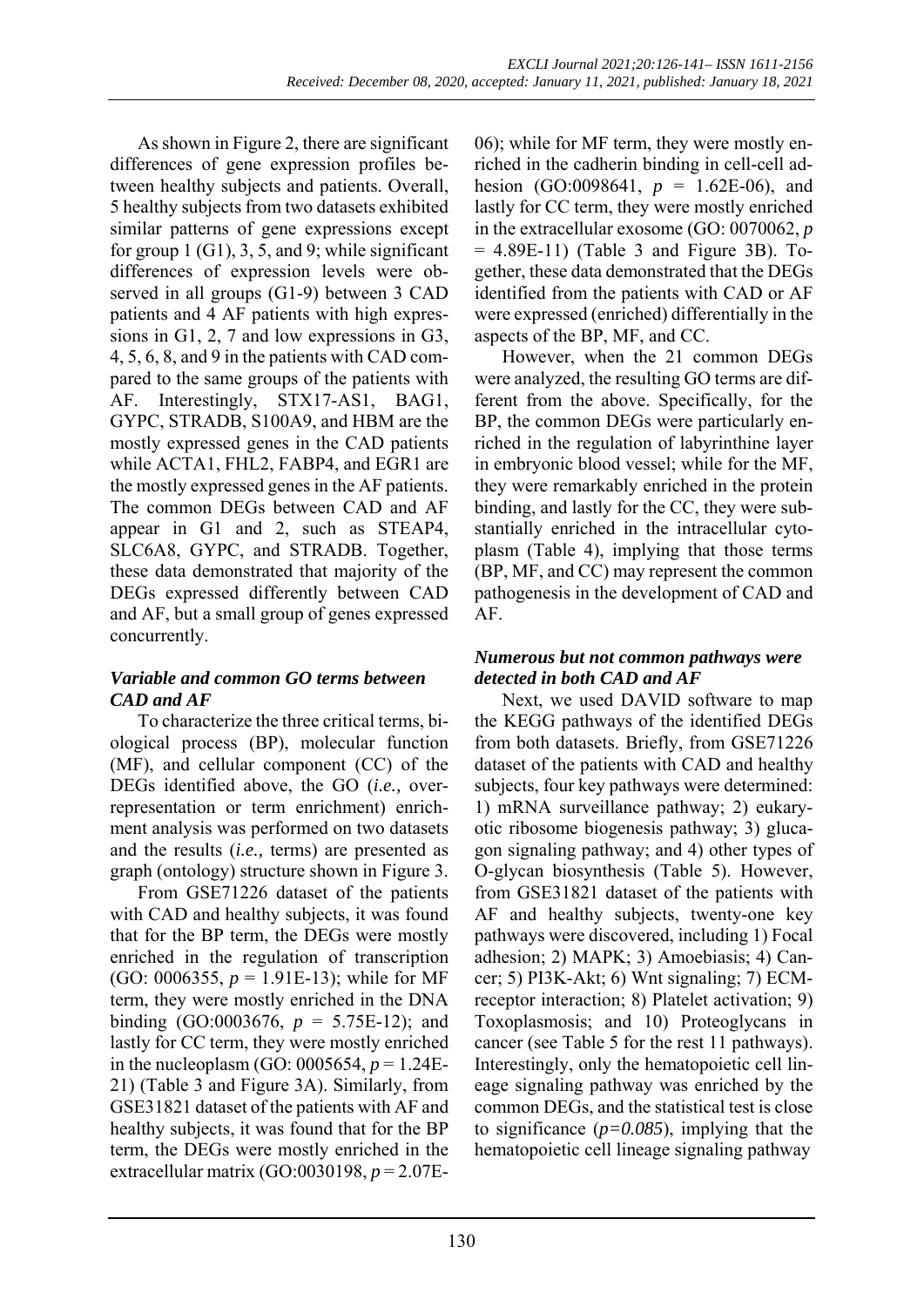

**Figure 2: Cluster heatmap of the top 100 DEGs from both GSE71226 and GSE31821 datasets.** The colored codes from green to red indicate expression levels from low (in green) to high (in red). The sample identification # (GSM….) is listed on the bottom (x-axis). The left gene tree was roughly grouped into 9 groups (G1 to 9) for easy reference in text. The right side lists all 100 genes. See Figure 1 and [Supplementary](https://www.excli.de/vol20/excli2020-3262_supplementary_material.zip) Table 1 for other abbreviations.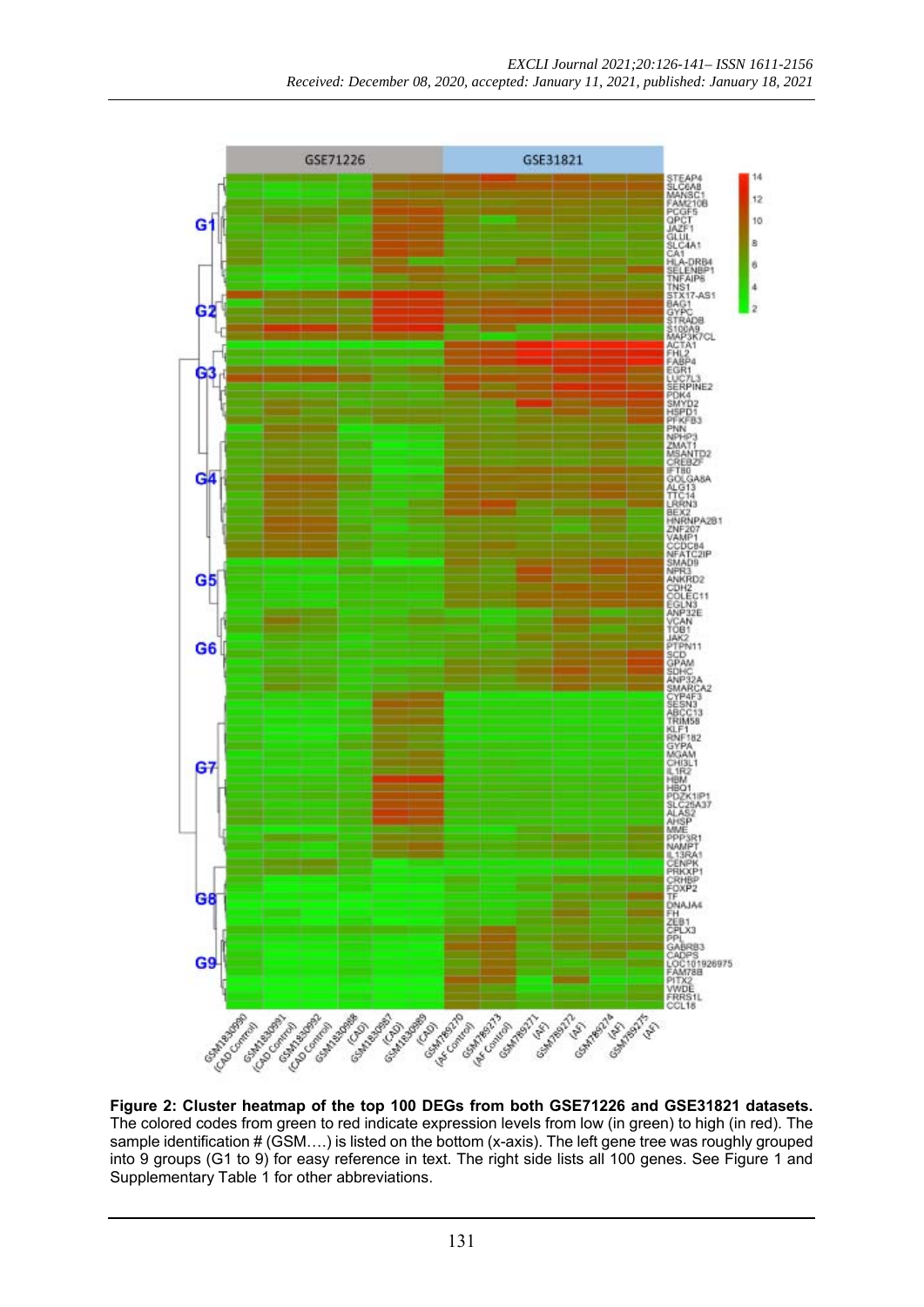

**Figure 3: GO enrichment analysis of the DEGs. Panel A** shows the results of top 10 GO enrichment in GSE71226 dataset. **Panel B** shows the results of top 10 GO enrichment GSE31821 dataset. In all panels, X-axis represents counts of the DEGs and Y-axis refers the enriched GO terms (BP, MF, and CC). The colored codes from blue to red indicate significance from low to high. GO: gene ontology; BP: biological process; MF: molecular function; CC: cellular components; -lgFDR: Log<sub>10</sub> false discovery rate (*p*-value). See Figure 1, 2 an[d Supplementary](https://www.excli.de/vol20/excli2020-3262_supplementary_material.zip) Table 1 for other abbreviations.

|          | Category          | GO-ID   | <b>Description</b>                                                | Count | %      | p-value      | <b>FDR</b> |
|----------|-------------------|---------|-------------------------------------------------------------------|-------|--------|--------------|------------|
|          | GOTERM_CC         | 0005654 | nucleoplasm                                                       | 386   | 20.348 | 1.24E-21     | 1.89E-18   |
|          | <b>GOTERM CC</b>  | 0005634 | nucleus                                                           | 617   | 32.525 | 2.69E-14     | 4.10E-11   |
|          | <b>GOTERM BP</b>  | 0006355 | regulation of transcription,<br>DNA-templated                     | 221   | 11.650 | 1.91E-13     | 3.57E-10   |
| GSE71226 | <b>GOTERM MF</b>  | 0003676 | nucleic acid binding                                              | 155   | 8.1708 | 5.75E-12     | 9.44E-09   |
|          | <b>GOTERM MF</b>  | 0005515 | protein binding                                                   | 919   | 48.445 | $3.14E - 11$ | 5.16E-08   |
|          | <b>GOTERM MF</b>  | 0044822 | poly(A) RNA binding                                               | 167   | 8.8034 | 1.21E-10     | 1.99E-07   |
|          | <b>GOTERM BP</b>  | 0006351 | transcription, DNA-templated                                      | 252   | 13.284 | 3.32E-09     | 6.18E-06   |
|          | <b>GOTERM MF</b>  | 0003677 | DNA binding                                                       | 217   | 11.439 | 2.42E-08     | 3.98E-05   |
|          | <b>GOTERM CC</b>  | 0016607 | nuclear speck                                                     | 41    | 2.1613 | 9.40E-07     | 0.001433   |
|          | <b>GOTERM MF</b>  | 0003700 | transcription factor activity, se-<br>quence-specific DNA binding | 128   | 6.7475 | 7.01E-06     | 0.011501   |
|          | GOTERM CC         | 0070062 | extracellular exosome                                             | 111   | 29.365 | 3.47E-14     | 4.89E-11   |
|          | GOTERM CC         | 0031012 | extracellular matrix                                              | 27    | 7.1429 | 1.29E-10     | 1.82E-07   |
|          | GOTERM CC         | 0005829 | cytosol                                                           | 114   | 30.158 | 1.31E-10     | 1.84E-07   |
|          | GOTERM CC         | 0042470 | melanosome                                                        | 16    | 4.2328 | 9.18E-10     | 1.29E-06   |
| E31821   | <b>GOTERM MF</b>  | 0005515 | protein binding                                                   | 226   | 59.788 | 2.26E-08     | 3.34E-05   |
|          | GOTERM CC         | 0005913 | cell-cell adherent junction                                       | 23    | 6.0847 | 3.35E-07     | 4.72E-04   |
| あ        | GOTERM CC         | 0005925 | focal adhesion                                                    | 25    | 6.6138 | 6.46E-07     | 9.08E-04   |
| ტ        | <b>GOTERM MFT</b> | 0098641 | cadherin binding involved in<br>cell-cell adhesion                | 21    | 5.5556 | 1.62E-06     | 0.002393   |
|          | <b>GOTERM BP</b>  | 0030198 | extracellular matrix organiza-<br>tion                            | 17    | 4.4974 | 2.07E-06     | 0.003603   |
|          | GOTERM CC         | 0043209 | myelin sheath                                                     | 14    | 3.7037 | 7.93E-06     | 0.011153   |

**Table 3: GO analysis of the top 10 genes in two datasets**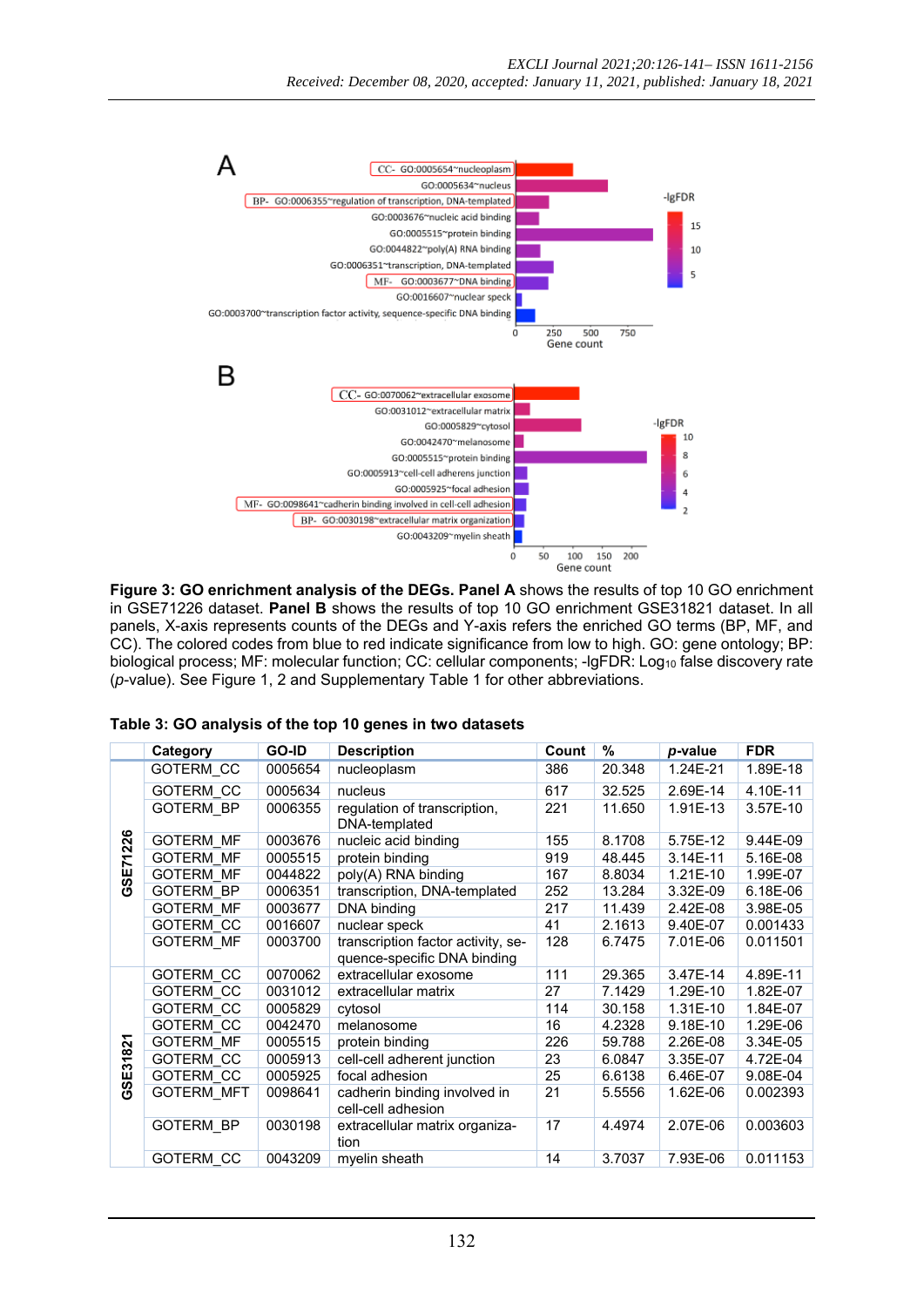| Category                | GO-ID   | <b>Description</b>                                  | Count | %     | p-value | <b>FDR</b> |
|-------------------------|---------|-----------------------------------------------------|-------|-------|---------|------------|
| <b>GOTERM MF DIRECT</b> | 0005515 | protein binding                                     | 15    | 78.95 | 0.0034  | 3.3369     |
| <b>GOTERM BP DIRECT</b> | 0060716 | labyrinthine<br>layer blood ves-<br>sel development | 2     | 10.53 | 0.0191  | 20.1842    |
| <b>GOTERM CC DIRECT</b> | 0005622 | intracellular                                       | .5    | 26.32 | 0.0314  | 28.6846    |

#### **Table 4: GO analysis of the 21 common DEGs**

#### **Table 5: KEGG pathways identified in two datasets**

|                | <b>Terms</b>                                        | Count          | %      | p-value  | <b>FDR</b> |
|----------------|-----------------------------------------------------|----------------|--------|----------|------------|
|                | hsa03015: mRNA surveillance pathway                 | 21             | 1.1071 | 4.24E-05 | 0.0558     |
| <b>SE71226</b> | has03008: Ribosome biogenesis in eukaryotes         | 16             | 0.8434 | 5.01E-03 | 6.3225     |
|                | has04922: Glucagon signaling pathway                | 17             | 0.8962 | 7.20E-03 | 9.0472     |
| ق              | has00514: Other types of O-glycan biosynthe-<br>sis | $\overline{7}$ | 0.3690 | 7.60E-03 | 9.5031     |
|                | hsa04510: Focal adhesion                            | 20             | 5.2910 | 7.58E-07 | 9.6949     |
|                | hsa04010: MAPK signaling pathway                    | 19             | 5.0265 | 5.55E-05 | 0.0709     |
|                | hsa05146: Amoebiasis                                | 12             | 3.1746 | 6.15E-05 | 0.0787     |
|                | hsa05200: Pathways in cancer                        | 25             | 6.6138 | 3.82E-05 | 0.0489     |
|                | hsa04151: PI3K-Akt signaling pathway                | 22             | 5.8201 | 1.27E-04 | 0.1628     |
|                | hsa04310: Wnt signaling pathway                     | 13             | 3.4392 | 1.61E-04 | 0.2052     |
|                | hsa04512: ECM-receptor interaction                  | 10             | 2.6455 | 2.98E-04 | 0.3803     |
|                | hsa04611: Platelet activation                       | 12             | 3.1746 | 3.83E-04 | 0.4889     |
|                | hsa05145: Toxoplasmosis                             | 11             | 2.9100 | 3.99E-04 | 0.5086     |
| GSE31821       | hsa05205: Proteoglycans in cancer                   | 15             | 3.9683 | 4.53E-04 | 0.5786     |
|                | hsa04921: Oxytocin signaling pathway                | 12             | 3.1746 | 1.27E-03 | 1.6187     |
|                | hsa04974: Protein digestion & absorption            | 9              | 2.3810 | 1.52E-03 | 1.9285     |
|                | hsa05140: Leishmaniasis                             | $\overline{8}$ | 2.1164 | 1.87E-03 | 2.3664     |
|                | hsa04810: Regulation of actin cytoskeleton          | 14             | 3.7037 | 2.23E-03 | 2.8134     |
|                | hsa04670: Leukocyte transendothelial migra-<br>tion | 10             | 2.6455 | 2.25E-03 | 2.8373     |
|                | hsa04062: Chemokine signaling pathway               | 13             | 3.4392 | 2.29E-03 | 2.8997     |
|                | sa04612: Antigen processing & presentation          | 8              | 2.1164 | 2.77E-03 | 3.4863     |
|                | hsa04915: Estrogen signaling pathway                | 9              | 2.3810 | 3.21E-03 | 4.0328     |
|                | hsa04014: Ras signaling pathway                     | 14             | 3.7037 | 4.21E-03 | 5.2515     |
|                | hsa04145: Phagosome                                 | 11             | 2.9101 | 4.22E-03 | 5.2649     |
|                | hsa05166: HTLV-I infection                          | 15             | 3.9683 | 4.41E-03 | 5.4975     |

"may be" an interactive linkage between CAD and AF that involves membrane metallo-endopeptidase (MME, also known as Neprilysin or Neutral endopeptidase 24.11) (Sankhe et al., 2020), and TfR1.

# *Protein-protein interaction network and molecular analysis*

PPIs, either via strong or weak physical or functional interactions, play fundamental roles in cellular functions and biological processes of all organisms under normal condition and disease development (Rao et al., 2014). In this respect, the present study used STRING to mine all proteins coded by the DEGs for potential interactions within and between the datasets from the patients with CAD and/or AF.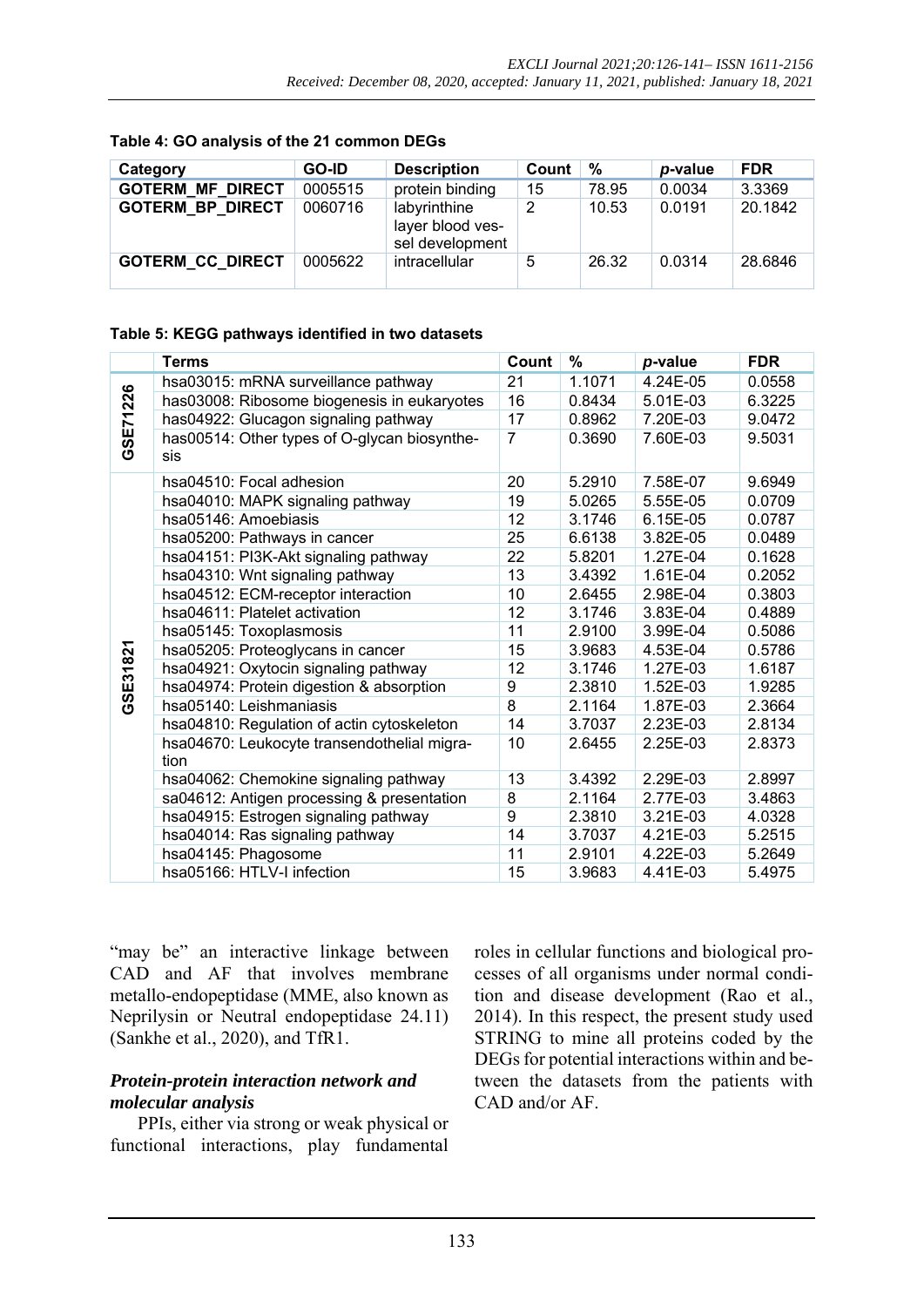

**Figure 4: Protein-protein-interaction analysis of the DEGs in GSE71226 dataset**. **Panel A** shows the overall network in GSE71226 dataset. **Panel B** shows the derived modules from the network. The rectangles stand for DEGs and the lines stand for their interactions. U2SURP, LUC7L and DDX42 in Module A (on the left side) and GYPC, EPB41 and ALAS2 in Module B (on the right side) are the most important nodes. Se[e Supplementary](https://www.excli.de/vol20/excli2020-3262_supplementary_material.zip) Table 1 for all abbreviations.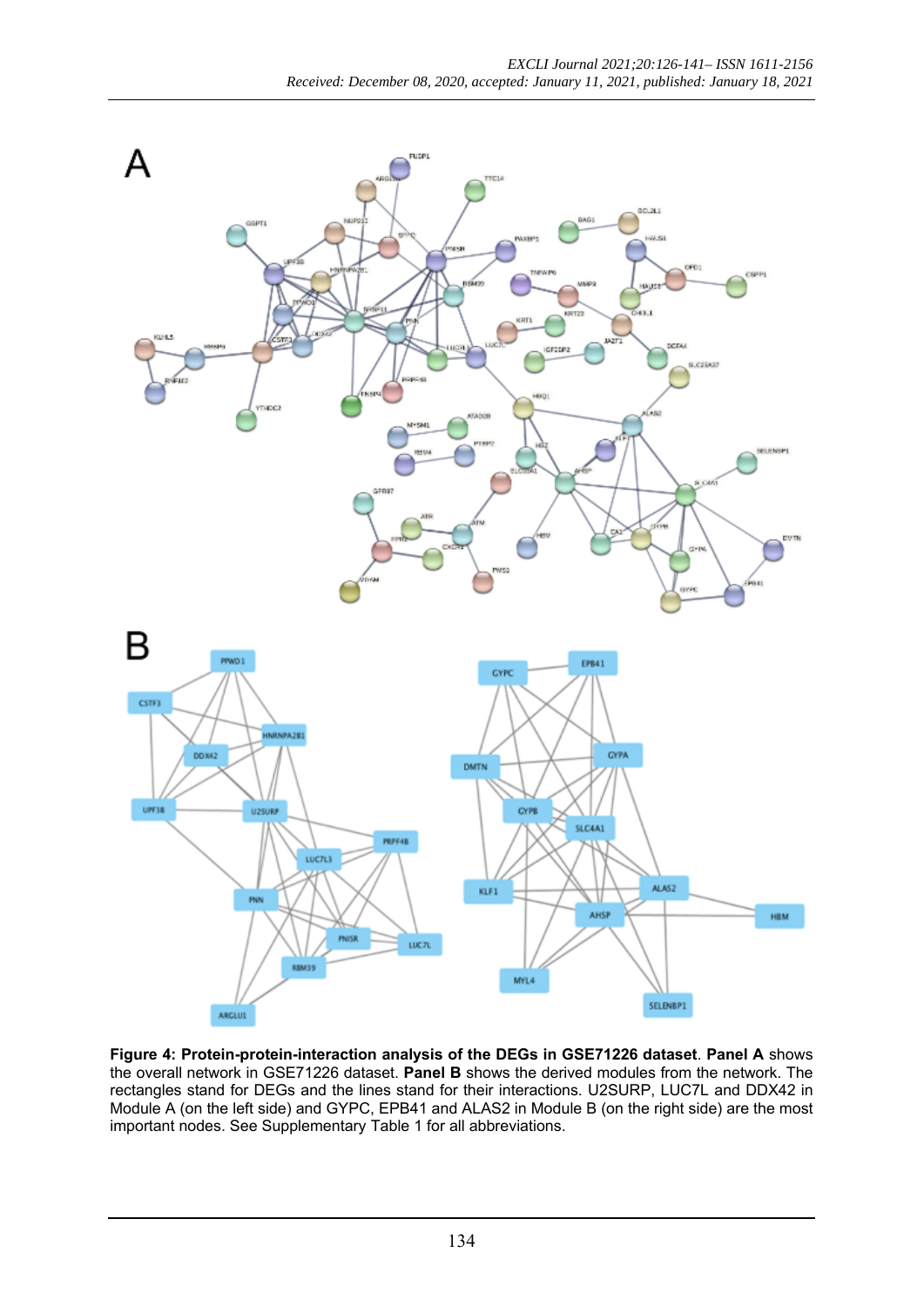Specifically, from GSE71226 dataset of the patients with CAD and healthy subjects, an intricate PPI network was recognized by STRING analysis. Since the network is so complex as shown in Figure 4A, it is unlikely to decode network(s) of interest; thus, we screened 2 functional modules with the help of Cystoscape software in the network. The results showed that Module A (Figure 4B, the left side) and Module B (Figure 4B, the right side) contain 13 and 12 nodes, respectively. Among them, U2 snRNP-associated SURP motif-containing protein (U2SURP, a RNA binding protein (De Maio et al., 2018)), Luc7 like protein 3 (LUC7L3, a DNA/RNA binding protein (Tufarelli et al., 2001)), and Pinin (PNN, a DNA/RNA binding protein (Hsu et al., 2020)) are the most important nodes in

Module A; while in Module B, it was found that Glycophorin-C (GYPC, an erythrocyte regulatory protein (Jaskiewicz et al., 2018)), Protein 4.1 (EBP41 or Beatty's protein, an erythrocyte structural and regulatory protein (Kiyomitsu and Cheeseman, 2013)), and Alpha-hemoglobin-stabilizing protein (ALAS2, a hemoglobin regulatory protein (Che Yaacob et al., 2020)) are the most important nodes.

On other hand, when the same approach was used in GSE31821 dataset of the patients with AF and healthy subjects, a relatively simple PPI network (containing 2 clusters with 9 nodes) was identified by STRING analysis (Figure 5). Further, Cystoscape analysis found that Module A (Figure 5B, the left side) and Module B (Figure 5B, the right side)



**Figure 5: Protein-proteininteraction analysis of the DEGs in GSE31821 dataset**. **Panel A** shows the overall network in GSE31821 dataset. **Panel B** shows the derived modules from the network. The rectangles stand for DEGs and the lines stand for their interactions. PDK4, FABP4, SCD and GPAM in Module A (on the left side) and CYR61, TF and VCAN in Module B (on the right side) are the most important nodes. See [Supple](https://www.excli.de/vol20/excli2020-3262_supplementary_material.zip)[mentary Table 1](https://www.excli.de/vol20/excli2020-3262_supplementary_material.zip) for all abbreviations.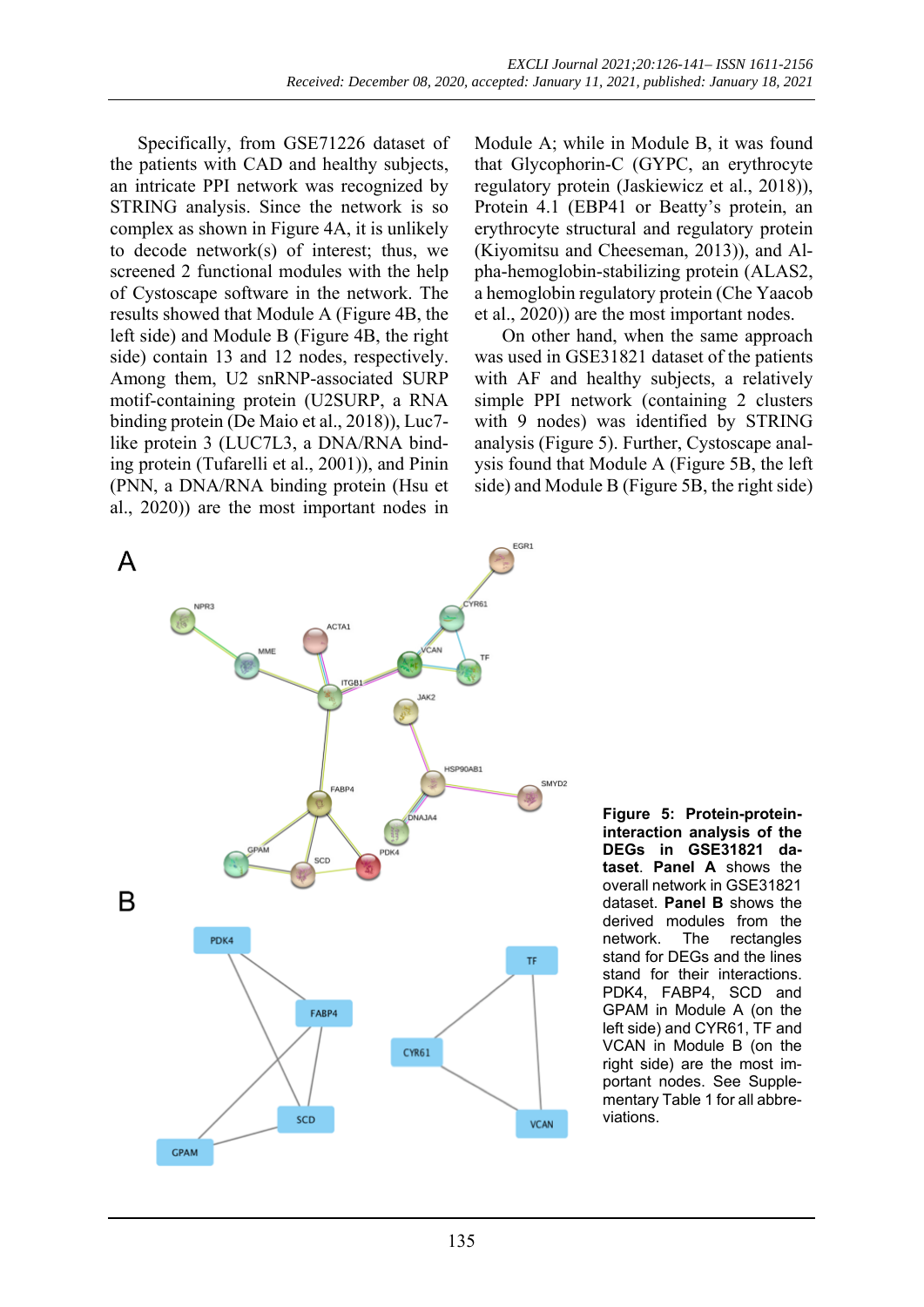have 4 and 3 nodes, respectively. Among these, Acyl-CoA desaturase (SCD, an enzyme involving biosynthesis of monounsaturated fatty acids (Vanhercke et al., 2011)), Fatty acid-binding protein (FABP4, a fatty acid transport protein (Rezar et al., 2020)), and Glycerol-3-phosphate acyltransferase 1 (GPAM, an enzyme involving glycerolipids biosynthesis (Mitka et al., 2019)) were the mostly critical nodes in Module A; while Serotransferrin (TF, an iron transport protein (Jamnongkan et al., 2019)), Protein CYR61 (CYR61, a cellular growth regulatory protein (Huang et al., 2017)), and Versican core protein (VCAN, an extracellular matrix proteoglycan (Gardela et al., 2020)) are the most critical nodes in Module B.

Interestingly, when the common DEGs from two datasets were analyzed using the same approach, it was found that only three proteins, MME, Transferrin receptor protein 1 (TfR1), and Lysosome-associated membrane glycoprotein 1 (LAMP1, an integral membrane protein with unknown function (Kirschner et al., 2016)), interacted each other while the remaining 18 proteins had no significant influencing characteristics (Figure 6).



**Figure 6: Protein-protein-interaction analysis of the 21 common DEGs in both datasets.**  Among 21 common DEGs, MME, TFRC and LAMP1 are the most significant nodes from the PPI network.

Taken together, these data suggested that although the PPI within and between two datasets are complex and most (if not all) functional interactions remain largely unknown, three proteins (MME, TfR1, LAMP1) may be concurrently involved in the development of CAD and AF.

#### **DISCUSSION**

In the present study, we investigated the common DEGs and molecular networks of two datasets consisting of the healthy subjects and the patients with CAD or AF using various bioinformatic tools. Overall, 565 up-regulated and 1367 down-regulated genes were discovered in the dataset from the patients with CAD, while 293 up-regulated and 68 down-regulated genes were revealed in the dataset from the patients with AF. From these genes, 21 common DEGs were highly enriched in the intracellular cytoplasm, protein binding, and labyrinthine layer of vessel in both CAD and AF patients. These common DEGs are involved in 4 pathways in the CAD dataset and 21 pathways in the AF dataset. Further analysis of those pathways identified three important proteins (MME, TfR1, LAMP1) that highly co-expressed in the CAD and AF patients. To the best of our knowledge, this is the first study to investigate the cross-correlation of all DEGs between the CAD and AF datasets. The findings may facilitate a better understanding of the mechanisms underlying the pathogenesis of CAD and AF.

The close relationship between CAD and AF has been well recognized in literature, including the fact such as patients with AF develop a high prevalence of CAD (Michniewicz et al., 2018). It is known that genetic factors contribute importantly to both CAD and AF and studying the genetic basis of cardiovascular disease has made significant contribution to understand disease biology and promote cardiovascular therapy (Yla-Herttuala and Baker, 2017). Numerous studies have identified a number of key genes and critical modules that are associated with CAD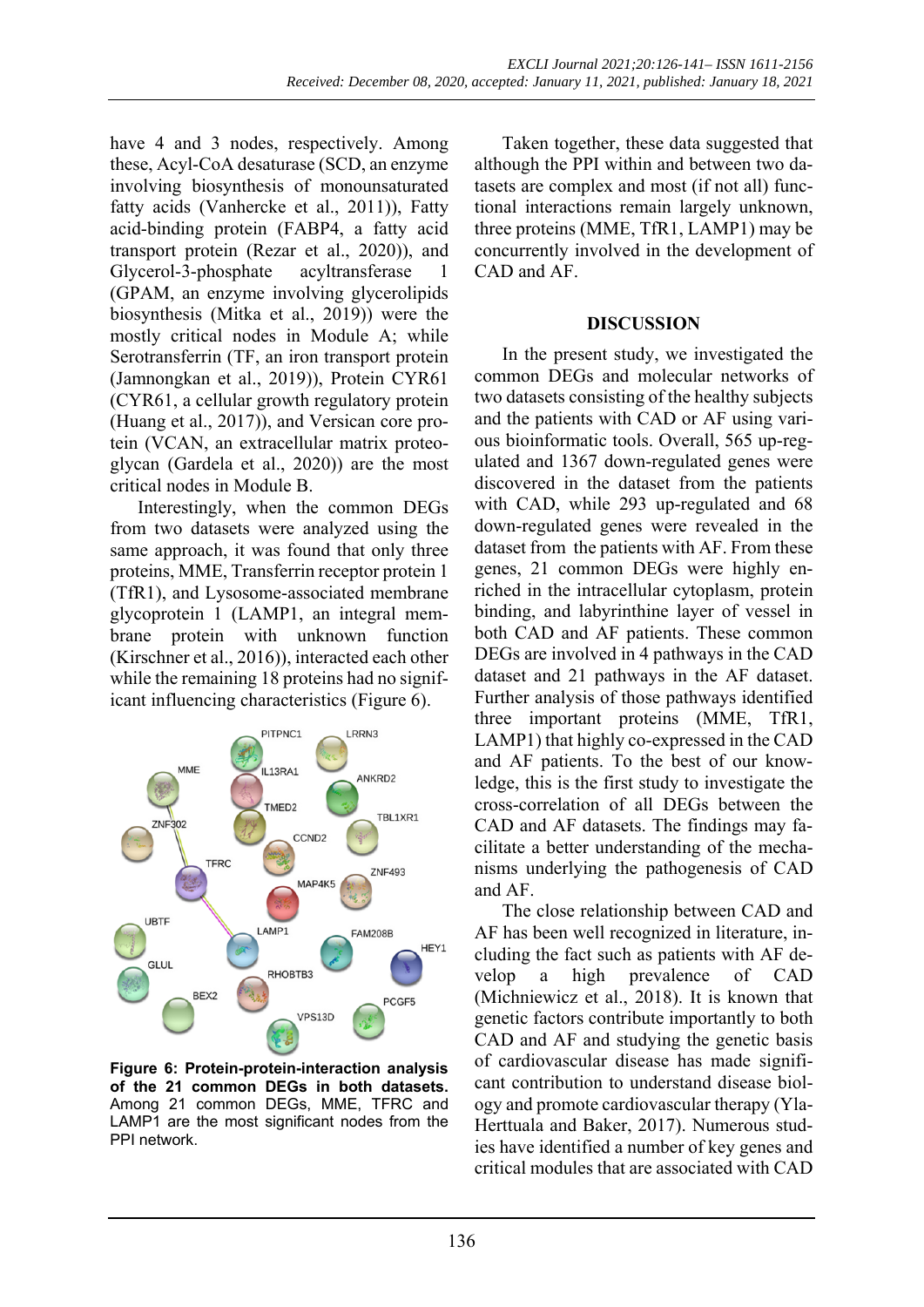and AF by analyzing the microarrays data using bioinformatic tool and platform (Wang et al., 2016; Zhang et al., 2014). However, the genomic correlations between two diseases have not been fully investigated.

Our studies found that there are significant number of up- and down-regulated genes in each disease, but these genes may not be directly correlated each other within two diseases. However, among those were 21 common DEGs identified from two datasets, including 14 up- and 7 down-regulated genes that could be involved in the pathogenesis of CAD and AF. At the protein levels, three major candidates of MME, TfR1, and LAMP1 that were encoded by the corresponding genes in those 21 common DEGs, were revealed by PPI network analysis, suggesting that these proteins may play a critical role in the development of two diseases.

MME is a 100 kD type II transmembrane glycoprotein and plays an important role by enzymatically modulating the metabolism of glucagon, enkephalins, substance P, neurotensin, oxytocin, bradykinin, and atrial natriuretic peptides (ANP) (Roques, 1998). Among these, ANP is a key peptide synthesized by the heart and contributes critical regulatory roles in normal cardiovascular homeostasis and cardiovascular disease (Munagala et al., 2004). It was reported that MME is upregulated in the heart of patients with heart failure and in the neutrophils of patients with early phase of acute myocardial infarction (Fielitz et al., 2002; Knecht et al., 2002). MME also controls local antifibrotic peptide bradykinin through the degradation of bradykinin in the extracellular space of heart tissue (Fielitz et al., 2002). Our results indicated that MME is one of the common genes concurrently expressed in both CAD and AF, suggesting that MME could become a therapy target for the AF patients with CAD.

TRFC gene encodes a cell surface receptor, termed transferring receptor 1 (TfR1), necessary for cellular iron uptake via the receptor-mediated endocytosis and it is essential for the function of red blood cell and development of the nervous system (Levy et al.,

1999). Both iron overload and iron deficiency, which are directly controlled by transferring receptor, were found to cause cardiomyopathy and heart failure (Anand and Gupta, 2018; Kremastinos and Farmakis, 2011). The present finding of highly expressed TfR1 in both CAD and AF provides additional evidence regarding the potential role of TfR1 in the pathogenesis of cardiovascular diseases.

LAMP1 is a member of membrane glycoprotein family, and LAMP1/2 are major components of lysosomal membrane (Eskelinen, 2006). Studies demonstrated LAMP1 is involved in autophagy process via mediating fusion between autophagosome and lysosomes; but the detailed mechanism is not fully understood. It was reported that the excessive autophagy by intracellular stress devoted significantly negative impacts on the developments of various cardiovascular diseases, including CAD and heart failure (Martinet et al., 2007). Our study found a remarkable upregulation of LAP1, supporting the possible involvement of LAMP1 in both CAD and AF. Surprisingly, mice with LAMP1 deficiency manifest normal lysosomal morphology and function (Andrejewski et al., 1999). The discrepancy could be due to different species or experimental condition that need further investigation.

The BP, MF, and CC are three terms commonly used in the GO enrichment analysis to reveal the involvement of genes of interest at different biological levels (Walter et al., 2015). The present study found that the common DEGs for CAD and AF that were enriched mostly in the intracellular cytosol appear to be involved in the development of the labyrinthine layer during embryonic vessel development. Rinkenberger and Werb (2000) demonstrated that the CC is involved in the labyrinthine layer of the placenta blood vessel progression and connected with cardiovascular system development; but future investigation is needed to address the biological role of the vascular labyrinthine layer in cardiovascular abnormalities, such as CAD and AF.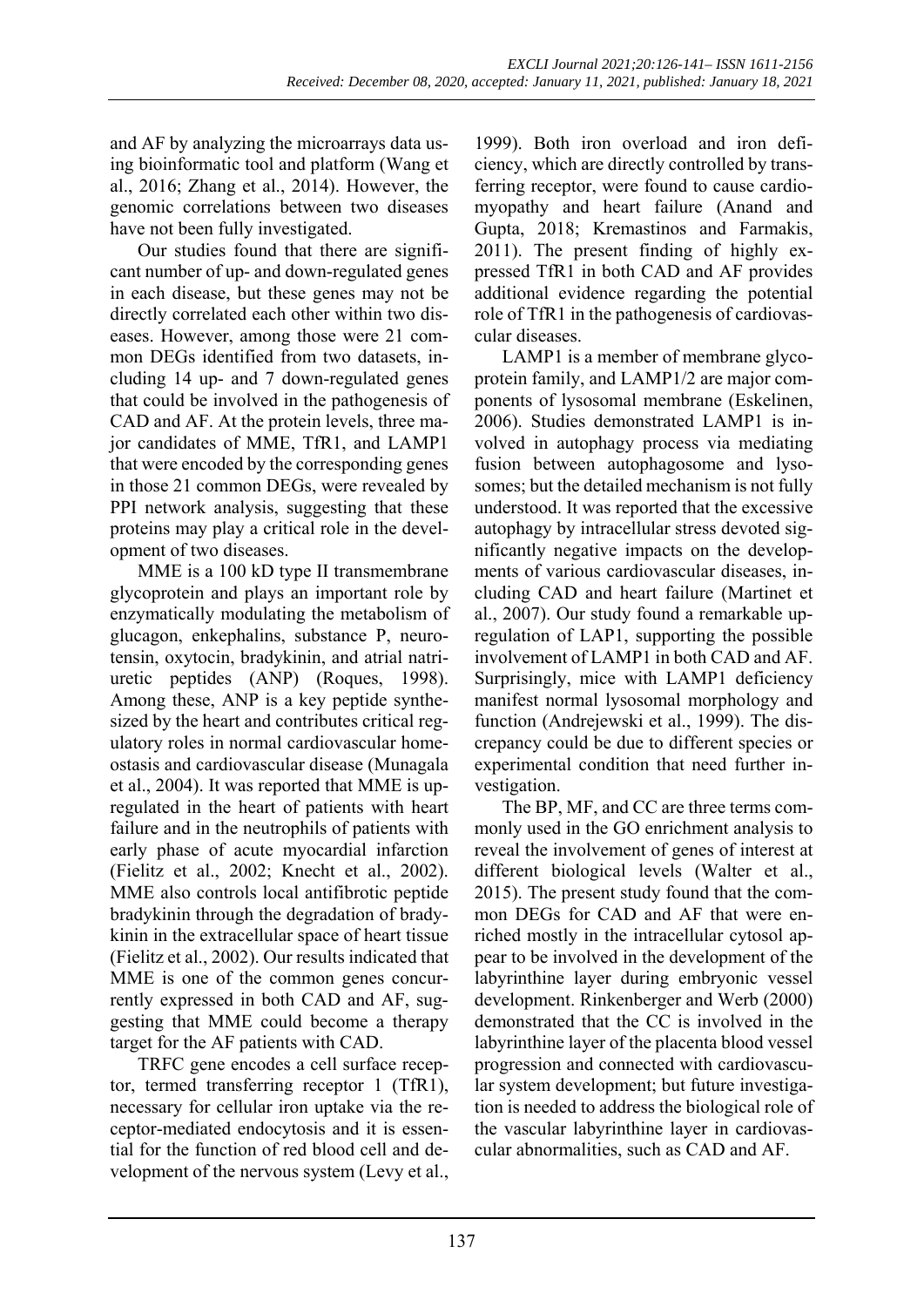Signaling pathway (or signaling cascade or biochemical cascade) is a series of cellular and molecular reactions that always take place in cells under normal and diseases conditions, including the development of CAD and AF. By running KEGG pathway analysis, Pocai (2019) found that mRNA surveillance pathway, ribosome biogenesis, and glucagon signaling pathway were the major pathways that affect CAD. In the case of glucagon pathway, Ali et al. (2015) demonstrated that glucagon administration impairs survival following ischemia in non-diabetic mouse and promote cardiomyocytes apoptosis. The present study identified 4 signaling pathways that were likely associated with CAD, supporting the above findings. By contrast, 21 pathways, such as Focal adhesion and MAPK pathways (see Table 5), were generated out of the AF dataset using the same approach. Among these, MAPK pathway is probably the most important signaling pathway related to the pathogenesis of cardiovascular disease, including AF (Zhang et al., 2003). A study found that the MAPK pathway is involved in occurrence of AF in patients with rheumatic heart disease after cardiac surgery through promoting atrial fibrosis (Zhang et al., 2017), which is consistent with our present finding on MAPK pathway.

In conclusion, the present study identified 21 common DEGs out of thousands of genes in the two datasets collected from the patients with CAD or AF. These common DEGs were highly enriched in the intracellular cytoplasm, protein binding, and vascular labyrinthine layer in patients. Three important protein candidates (MME, TfR1, and LAMP1) may play crucial roles in the disease development of both CAD and AF. We realized that the study comes with limitations. The subjects between the CAD and the AF have different ethnic background and medical history. The sample source and size should also be improved. Future studues using animal models with CAD and AF should be conducted to validate the hypothesis.

## *Acknowledgments*

None.

## *Conflict of interest*

The authors declare no conflict of interest.

## *Funding*

This work was supported by the NIH grant (1R15HL140528-01 for JQH), One-Health seed grant (PJ6SPVHJ for JQH) by the College of Veterinary Medicine at Virginia Tech and the Edward Via College of Osteopathic Medicine, Interdisciplinary Graduate Education Programs of Regenerative Medicine (IGEP-RM, for YJZ), and IRC Seed Grant (#178391 for JQH) by the College of Veterinary Medicine at Virginia Tech. The funders had no role in the study design, data collection and analysis, decision to publish, or preparation of the manuscript.

### *[Supplementary material \(online only\)](https://www.excli.de/vol20/excli2020-3262_supplementary_material.zip)*

The source datasets are available at https://www.ncbi.nlm.nih.gov/geo/.

[Supplementary Table 1 -](https://www.excli.de/vol20/excli2020-3262_supplementary_material.zip) All abbreviations used in the this paper;

[Supplementary Table 2 -](https://www.excli.de/vol20/excli2020-3262_supplementary_material.zip) All DEGs in GSE71226;

[Supplementary Table 3 -](https://www.excli.de/vol20/excli2020-3262_supplementary_material.zip) All DEGs in GSE31821.

#### **REFERENCES**

Aibar S, Fontanillo C, Droste C, De Las Rivas J. Functional gene networks: R/Bioc package to generate and analyse gene networks derived from functional enrichment and clustering. Bioinformatics. 2015;31:1686-88. doi: 10.1093/bioinformatics/btu864.

Ali S, Ussher JR, Baggio LL, Kabir MG, Charron MJ, Ilkayeva O, et al. Cardiomyocyte glucagon receptor signaling modulates outcomes in mice with experimental myocardial infarction. Mol Metab. 2015;4:132- 43. doi: 10.1016/j.molmet.2014.11.005.

Anand IS, Gupta P. Anemia and iron deficiency in heart failure: Current concepts and emerging therapies. Circulation. 2018;138:80-98. doi: 10.1161/CIRCULA-TIONAHA.118.030099.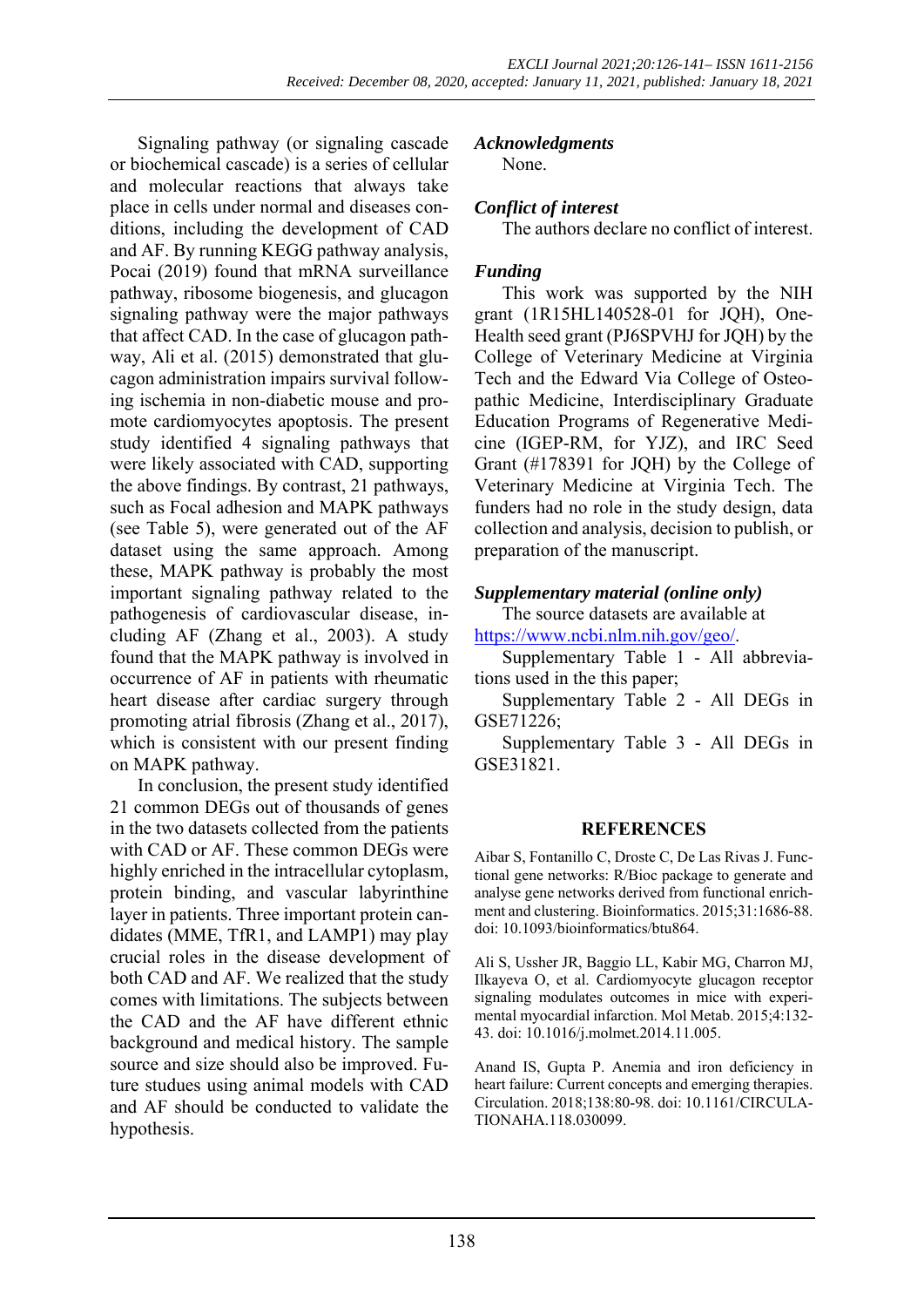Andrejewski N, Punnonen EL, Guhde G, Tanaka Y, Lüllmann-Rauch R, Hartmann D, et al. Normal lysosomal morphology and function in LAMP-1-deficient mice. J Biol Chem. 1999;274:12692-701. doi: 10.1074/jbc.274.18.12692.

Che Yaacob NS, Islam MA, Alsaleh H, Ibrahim IK, Hassan R. Alpha-hemoglobin-stabilizing protein (AHSP): A modulatory factor in beta-thalassemia. Int J Hematol. 2020;111:352-9. doi: 10.1007/s12185-019- 02806-8.

Davis S, Meltzer PS. GEOquery: a bridge between the Gene Expression Omnibus (GEO) and BioConductor. Bioinformatics. 2007;23:1846-7. doi: 10.1093/bioinformatics/btm254.

De Maio A, Yalamanchili HK, Adamski CJ, Gennarino VA, Liu Z, Qin J, et al. RBM17 Interacts with U2SURP and CHERP to regulate expression and splicing of RNA-processing proteins. Cell Rep. 2018;25:726-36 e7. doi: 10.1016/j.celrep.2018.09.041.

Eskelinen EL. Roles of LAMP-1 and LAMP-2 in lysosome biogenesis and autophagy. Mol Aspects Med. 2006;27:495-502. doi: 10.1016/j.mam.2006.08.005.

Fielitz J, Dendorfer A, Pregla R, Ehler E, Zurbrügg H, Bartunek J, et al. Neutral endopeptidase is activated in cardiomyocytes in human aortic valve stenosis and heart failure. Circulation. 2002;105:286-9. doi: 10.1161/hc0302.103593.

Gardela J, Jauregi-Miguel A, Martinez CA, Rodriguez-Martinez H, Lopez-Bejar M, Alvarez-Rodriguez M. Semen modulates the expression of NGF, ABHD2, VCAN, and CTEN in the reproductive tract of female rabbits. Genes (Basel). 2020;11:758-74. doi: 10.3390/genes11070758.

Gladding PA, Legget M, Fatkin D, Larsen P, Doughty R. Polygenic risk scores in coronary artery disease and atrial fibrillation. Heart Lung Circ. 2020;29:634-40. doi: 10.1016/j.hlc.2019.12.004.

Go AS, Hylek EM, Phillips KA, Chang Y, Henault LE, Selby JV, et al. Prevalence of diagnosed atrial fibrillation in adults: national implications for rhythm management and stroke prevention: The AnTicoagulation and Risk Factors in Atrial Fibrillation (ATRIA) Study. JAMA. 2001;285:2370-5. doi: 10.1001/jama.285.18.2370.

Hsu SY, Mukda S, Leu S. Expression and distribution pattern of pnn in ischemic cerebral cortex and cultured neural cells exposed to oxygen-glucose deprivation. Brain Sci. 2020;10:708-18. doi: 10.3390/brainsci10100708.

Huang YT, Lan Q, Lorusso G, Duffey N, Ruegg C. The matricellular protein CYR61 promotes breast cancer lung metastasis by facilitating tumor cell extravasation and suppressing anoikis. Oncotarget. 2017;8:9200-15. doi: 10.18632/oncotarget.13677.

Jamnongkan W, Lebrilla CB, Barboza M, Techasen A, Loilome W, Sithithaworn P, et al. Discovery of serotransferrin glycoforms: Novel markers for diagnosis of liver periductal fibrosis and prediction of cholangiocarcinoma. Biomolecules. 2019;9:538-50. doi: 10.3390/biom9100538.

Jaskiewicz E, Peyrard T, Kaczmarek R, Zerka A, Jodlowska M, Czerwinski M. The Gerbich blood group system: Old knowledge, new importance. Transfus Med Rev. 2018;32:111-6. doi: 10.1016/j.tmrv.2018.02.004.

Kertai MD, Li YJ, Ji Y, Qi W, Lombard FW, Shah SH, et al. Genome-wide association study of new-onset atrial fibrillation after coronary artery bypass grafting surgery. Am Heart J. 2015;170:580-90.e28. doi: 10.1016/j.ahj.2015.06.009.

Kirschner A, Thiede M, Blaeschke F, Richter GH, Gerke JS, Baldauf MC, et al. Lysosome-associated membrane glycoprotein 1 predicts fratricide amongst T cell receptor transgenic CD8+ T cells directed against tumor-associated antigens. Oncotarget. 2016;7:56584- 97. doi: 10.18632/oncotarget.10647.

Kiyomitsu T, Cheeseman IM. Cortical dynein and asymmetric membrane elongation coordinately position the spindle in anaphase. Cell. 2013;154:391-402. doi: 10.1016/j.cell.2013.06.010.

Knecht M, Pagel I, Langenickel T, Philipp S, Scheuermann-Freestone M, Willnow T, et al. Increased expression of renal neutral endopeptidase in severe heart failure. Life Sci. 2002;71:2701-12. doi: 10.1016/s0024- 3205(02)01990-2.

Kremastinos DT, Farmakis D. Iron overload cardiomyopathy in clinical practice. Circulation. 2011;124: 2253-63. doi: 10.1161/CIRCULA-TIONAHA.111.050773.

Kristensen KE, Knage CC, Nyhegn LH, Mulder BA, Rienstra M, Van Gelder IC, et al. Subclinical atherosclerosis is associated with incident atrial fibrillation: a systematic review and meta-analysis. Europace. 2020;22:991-1000. doi: 10.1093/europace/euaa030.

Kumar D, Dash D. Proteogenomic tools and approaches to explore protein coding landscapes of eukaryotic genomes. Adv Exp Med Biol. 2016;926:1-10. doi: 10.1007/978-3-319-42316-6\_1.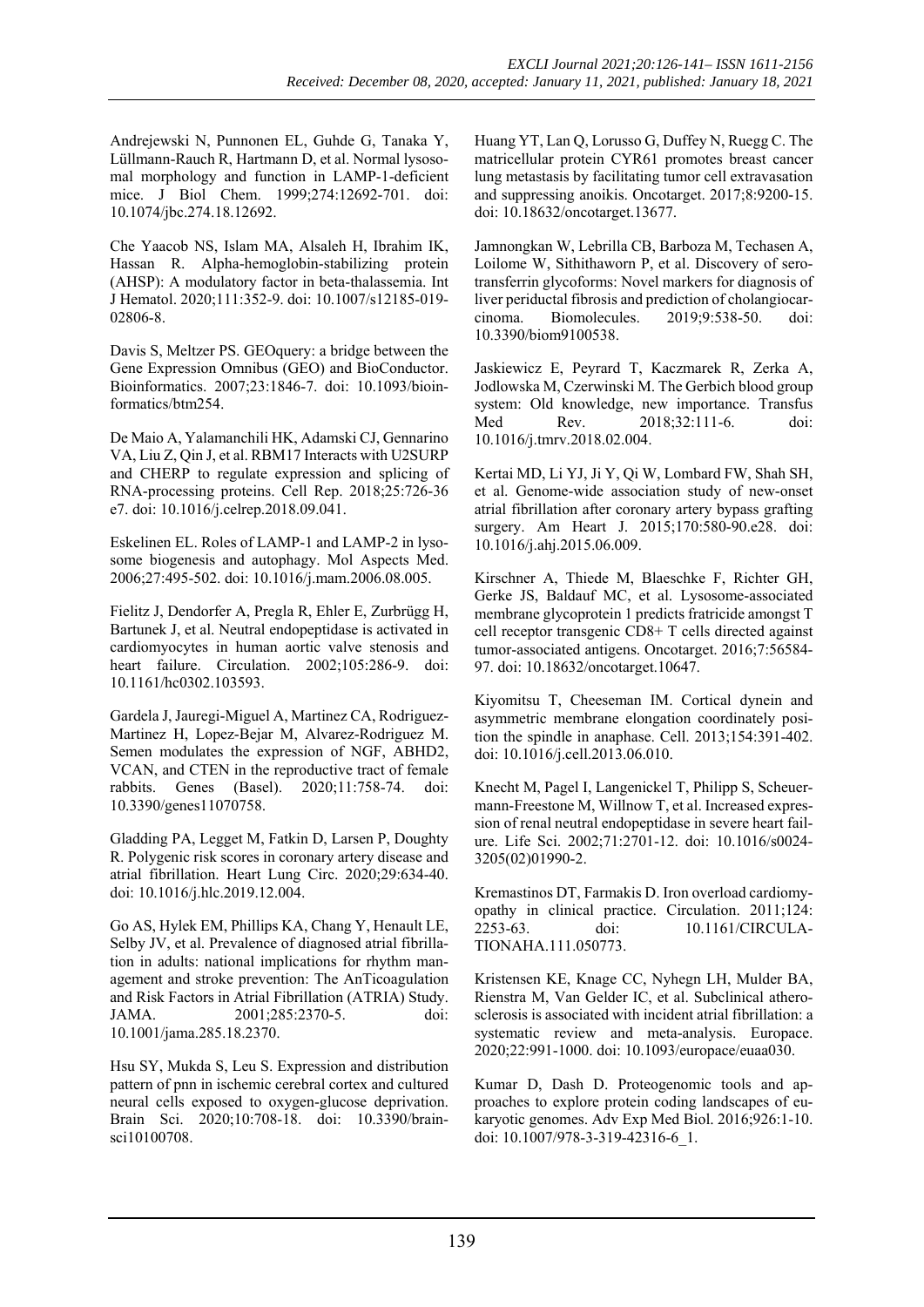Levy JE, Jin O, Fujiwara Y, Kuo F, Andrews NC. Transferrin receptor is necessary for development of erythrocytes and the nervous system. Nat Genet. 1999;21:396-9. doi: 10.1161/ATVBAHA.108.179481.

Lieder H, Breithardt G, Heusch G. Fatal attraction - A brief pathophysiology of the interaction between atrial fibrillation and myocardial ischemia. Int J Cardiol. 2018;254:132-5. doi: 10.1016/j.ijcard.2017.11.119.

Martinet W, Knaapen MW, Kockx MM, De Meyer GR. Autophagy in cardiovascular disease. Trends Mol Med. 2007;13:482-91. doi: 10.1016/j.molmed.2007.08.004.

Mehta RH, Dabbous OH, Granger CB, Kuznetsova P, Kline-Rogers EM, Anderson FA Jr, et al. Comparison of outcomes of patients with acute coronary syndromes with and without atrial fibrillation. Am J Cardiol. 2003;92:1031-6. doi: 10.1016/j.amjcard.2003.06.001.

Michniewicz E, Mlodawska E, Lopatowska P, Tomaszuk-Kazberuk A, Malyszko J. Patients with atrial fibrillation and coronary artery disease - Double trouble. Adv Med Sci. 2018;63:30-5. doi: 10.1016/j.advms.2017.06.005.

Mitka I, Ropka-Molik K, Tyra M. Functional analysis of genes involved in glycerolipids biosynthesis (GPAT1 and GPAT2) in pigs. Animals (Basel). 2019;9:308-21. doi: 10.3390/ani9060308.

Motloch LJ, Reda S, Larbig R, Wolff A, Motloch KA, Wernly B, et al. Characteristics of coronary artery disease among patients with atrial fibrillation compared to patients with sinus rhythm. Hellenic J Cardiol. 2017;58:204-12. doi: 10.1016/j.hjc.2017.03.001.

Munagala VK, Burnett JC Jr, Redfield MM. The natriuretic peptides in cardiovascular medicine. Curr Probl Cardiol. 2004;29:707-69. doi: 10.1016/j.cpcardiol.2004.07.002.

Murakami N, Tanno M, Kokubu N, Nishida J, Nagano N, Ohnishi H, et al. Distinct risk factors of atrial fibrillation in patients with and without coronary artery disease: a cross-sectional analysis of the BOREAS-CAG Registry data. Open Heart. 2017;4:e000573. doi: 10.1136/openhrt-2016-000573.

Ogata H, Goto S, Sato K, Fujibuchi W, Bono H, Kanehisa M. KEGG: Kyoto encyclopedia of genes and genomes. Nucleic Acids Res. 1999;27:29-34. doi: 10.1093/nar/27.1.29.

Pilgrim T, Kalesan B, Zanchin T, Pulver C, Jung S, Mattle H, et al. Impact of atrial fibrillation on clinical outcomes among patients with coronary artery disease undergoing revascularisation with drug-eluting stents. EuroIntervention. 2013;8:1061-71. doi: 10.4244/EIJV8I9A163.

Pocai A. Modulation of glucagon signaling: A metabolic approach for heart failure? JACC Basic Transl Sci. 2019;4:173-5. doi: 10.1016/j.jacbts.2019.03.006.

Rao VS, Srinivas K, Sujini GN, Kumar GN. Proteinprotein interaction detection: Methods and analysis. Int J Proteomics. 2014;2014:147648-60. doi: 10.1155/2014/147648.

Rezar R, Jirak P, Gschwandtner M, Derler R, Felder TK, Haslinger M, et al. Heart-type fatty acid-binding protein (H-FABP) and its role as a biomarker in heart failure: What do we know so far? J Clin Med. 2020;9: 164-78. doi: 10.3390/jcm9010164.

Rinkenberger J, Werb Z. The labyrinthine placenta. Nat Genet. 2000;25:248-50. doi: 10.1038/76985.

Roques BP. Cell surface metallopeptidases involved in blood pressure regulation: Structure, inhibition and clinical perspectives. Pathol Biol (Paris). 1998;46:191- 200.

Ruddox V, Sandven I, Munkhaugen J, Skattebu J, Edvardsen T, Otterstad JE. Atrial fibrillation and the risk for myocardial infarction, all-cause mortality and heart failure: A systematic review and meta-analysis.<br>Eur J Prev Cardiol. 2017;24:1555-66. doi: Eur J Prev Cardiol. 2017;24:1555-66. doi: 10.1177/2047487317715769.

Sankhe R, Pai SRK, Kishore A. Tumour suppression through modulation of neprilysin signaling: A comprehensive review. Eur J Pharmacol. 2020;891:173727- 42. doi: 10.1016/j.ejphar.2020.173727.

Szklarczyk D, Franceschini A, Wyder S, Forslund K, Heller D, Huerta-Cepas J, et al. STRING v10: proteinprotein interaction networks, integrated over the tree of life. Nucleic Acids Res. 2015;43:D447-52. doi: 10.1093/nar/gku1003.

Tufarelli C, Frischauf AM, Hardison R, Flint J, Higgs DR. Characterization of a widely expressed gene (LUC7-LIKE; LUC7L) defining the centromeric boundary of the human alpha-globin domain. Genomics. 2001;71:307-14. doi: 10.1006/geno.2000.6394.

Vanhercke T, Shrestha P, Green AG, Singh SP. Mechanistic and structural insights into the regioselectivity of an acyl-CoA fatty acid desaturase via directed molecular evolution. J Biol Chem. 2011;286:12860-9. doi: 10.1074/jbc.M110.191098.

Virani SS, Alonso A, Benjamin EJ, Bittencourt MS, Callaway CW, Carson AP, et al. Heart disease and stroke statistics-2020 update: A report from the American Heart Association. Circulation. 2020;141:e139- 96. doi: 10.1161/CIR.0000000000000757.